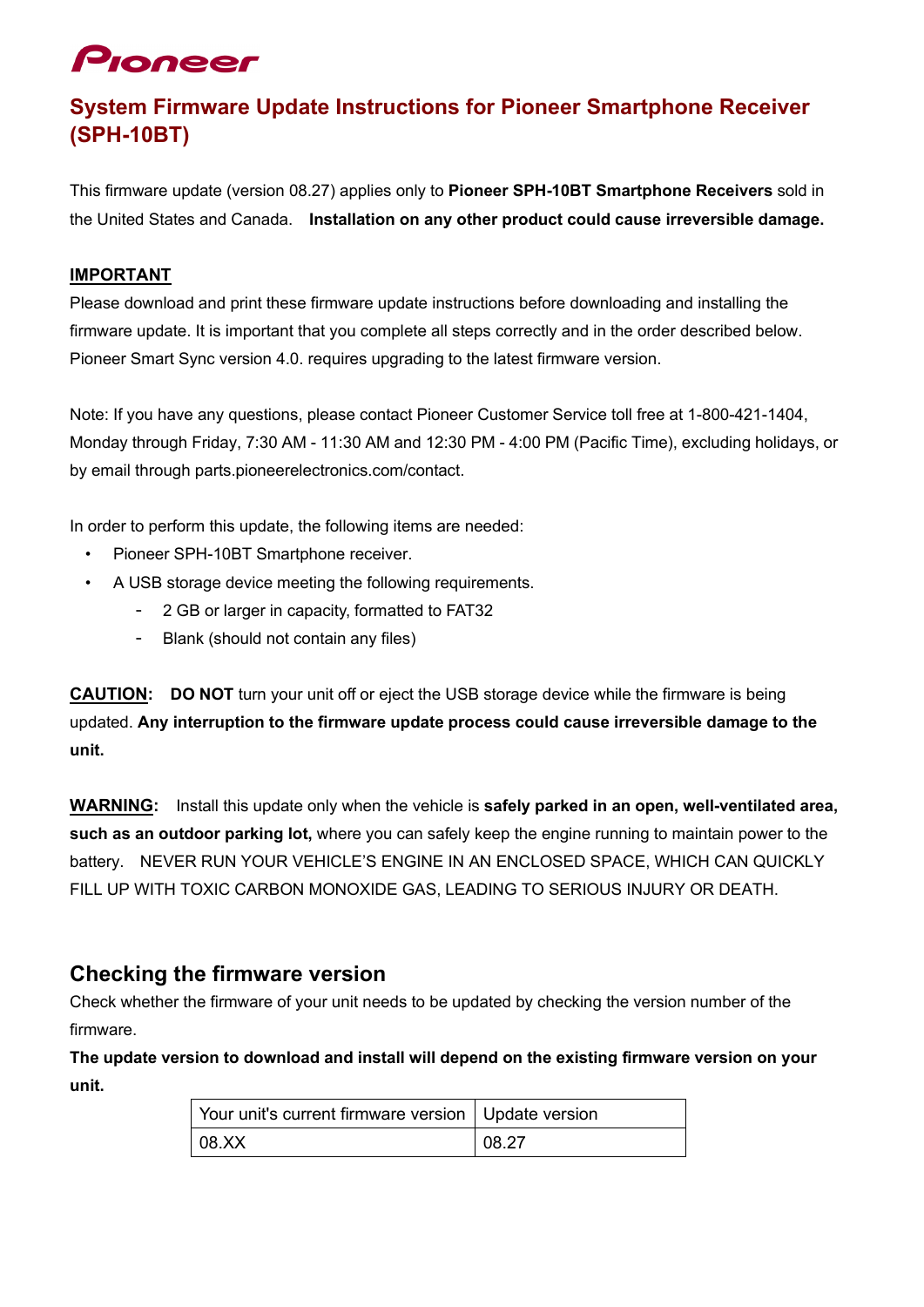

#### **Procedure:**

- 1. Start the vehicle engine (in an open, well-ventilated area).
- 2. If AV Source is On, press and hold SOURCE(MUSIC)/OFF to set the unit Source OFF.
- 3. If Pioneer Smart Sync is connected, disconnect.



4. Press and hold Application Launch to display the "Initial" menu, then press to confirm.



5. Press> repeatedly to select "UPDATE", then press Application Launch to confirm.



6. Select "S/W VERS," to confirm the system info.



7. After the "S/W VER" screen appears, check the firmware version.



8. Verify that the firmware on your unit is not already firmware version 08.27.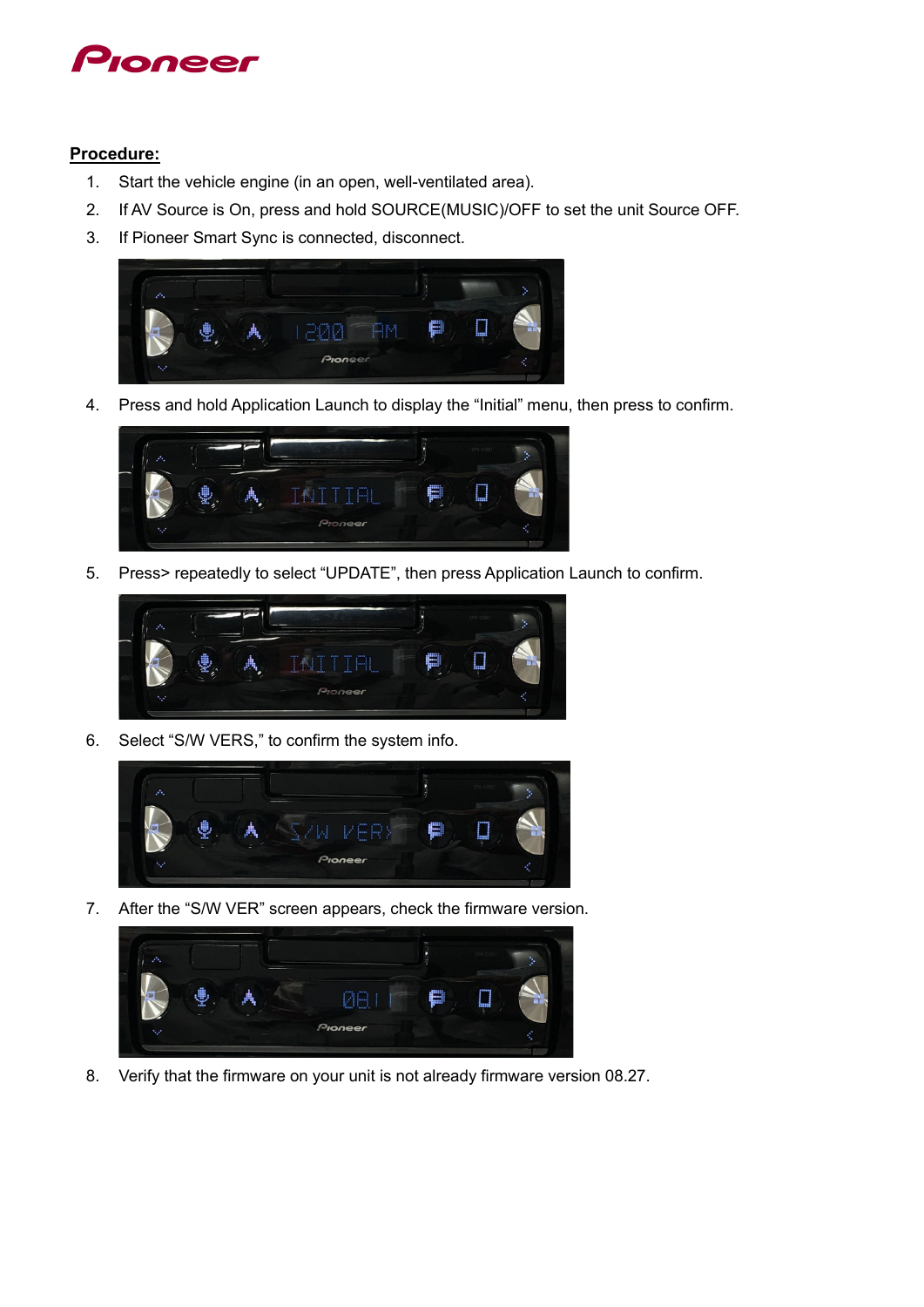## Proneer

## **Downloading the firmware update files from Pioneer's website**

- 1. Download the firmware update files by clicking on the following link and finding your product: [pioneerelectronics.com/firmware](http://www.pioneerelectronics.com/firmware)
- 2. Locate the downloaded .zip file, extract the **downloadable file** and copy it onto the USB device. The Downloaded ZIP file will produce the following file when decompressed: (See the table below)

| Model Name | Update necessary if:              | File name       | Update Version |
|------------|-----------------------------------|-----------------|----------------|
| SPH-10BT   | Current version is 08.26 or lower | 19DEH A0827.scd | 08.27          |

## **Updating the firmware on your Unit**

### **IMPORTANT**

- DO NOT perform this firmware update if the model number of your Pioneer product is anything other than one of the above models.
- Ensure that the update file is located within the root (top) folder of your USB storage device. There should be no other files within the USB storage device.
- While your unit is being updated, DO NOT turn off the system's power and DO NOT touch the unit's touchscreen as this may result in severe damage to your unit.
- DO NOT remove the USB storage device during the firmware update process.
- Performing the firmware update will restore all settings to their default values.
- Disconnect any external mobile devices connected to your unit before starting the update process.

#### **Procedure:**

- 1. Connect a blank (formatted) USB storage device to your computer, then locate and copy the correct update "**xxx.scd**" file onto the USB storage device.
- 2. Start the vehicle engine (in an open, well-ventilated area).
- 3. Connect the USB storage device to the USB input on your unit.
- 4. If AV Source is On, Press and hold SOURCE(MUSIC)/OFF to set the unit Source OFF.
- 5. If Pioneer Smart Sync is connected, disconnect.



6. Press and hold Application Launch to display the Initial menu.

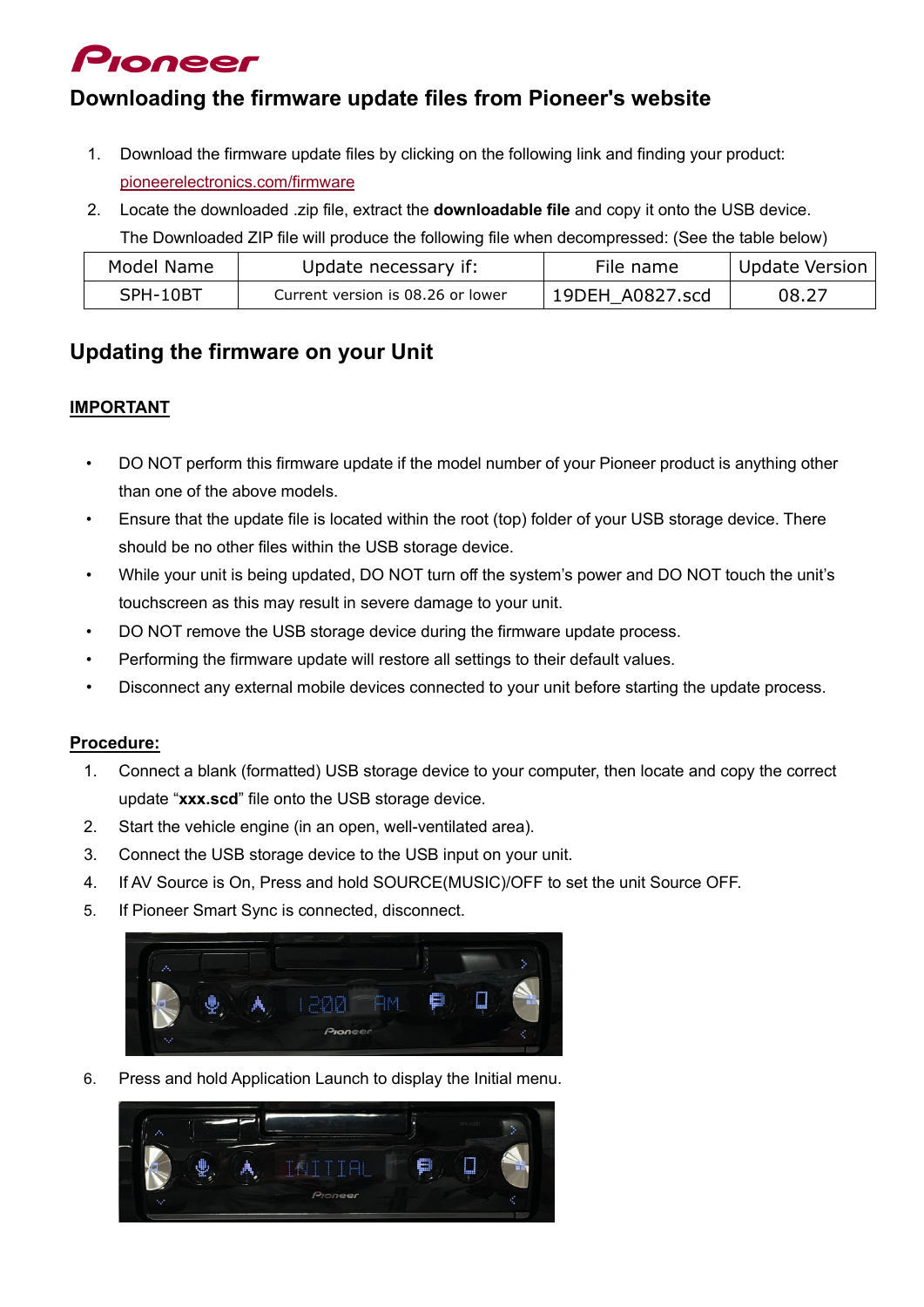## **oneer**

7. Press>repeatedly to select "UPDATE", then press Application Launch to confirm.



8. Select "START" to begin updating the unit to the latest software



9. The "CHK FILE" screen will appear.

-> If it shows "ERROR" on the display, try the following:

"FILE ERR->CHK USB" Confirm that the software is correct, then restart the update

process or change to a new USB storage device.



10. After starting, a progress status indicator will display while updating.

-> If an "ERROR" shows on the display, try the following:

"ERR->RETRY" Disconnect, then reconnect the USB storage device and press Application Launch to retry the update.



11. Wait until the update is complete, which will take about 5 minutes.

-> You will see the following screen if the update has completed successfully.

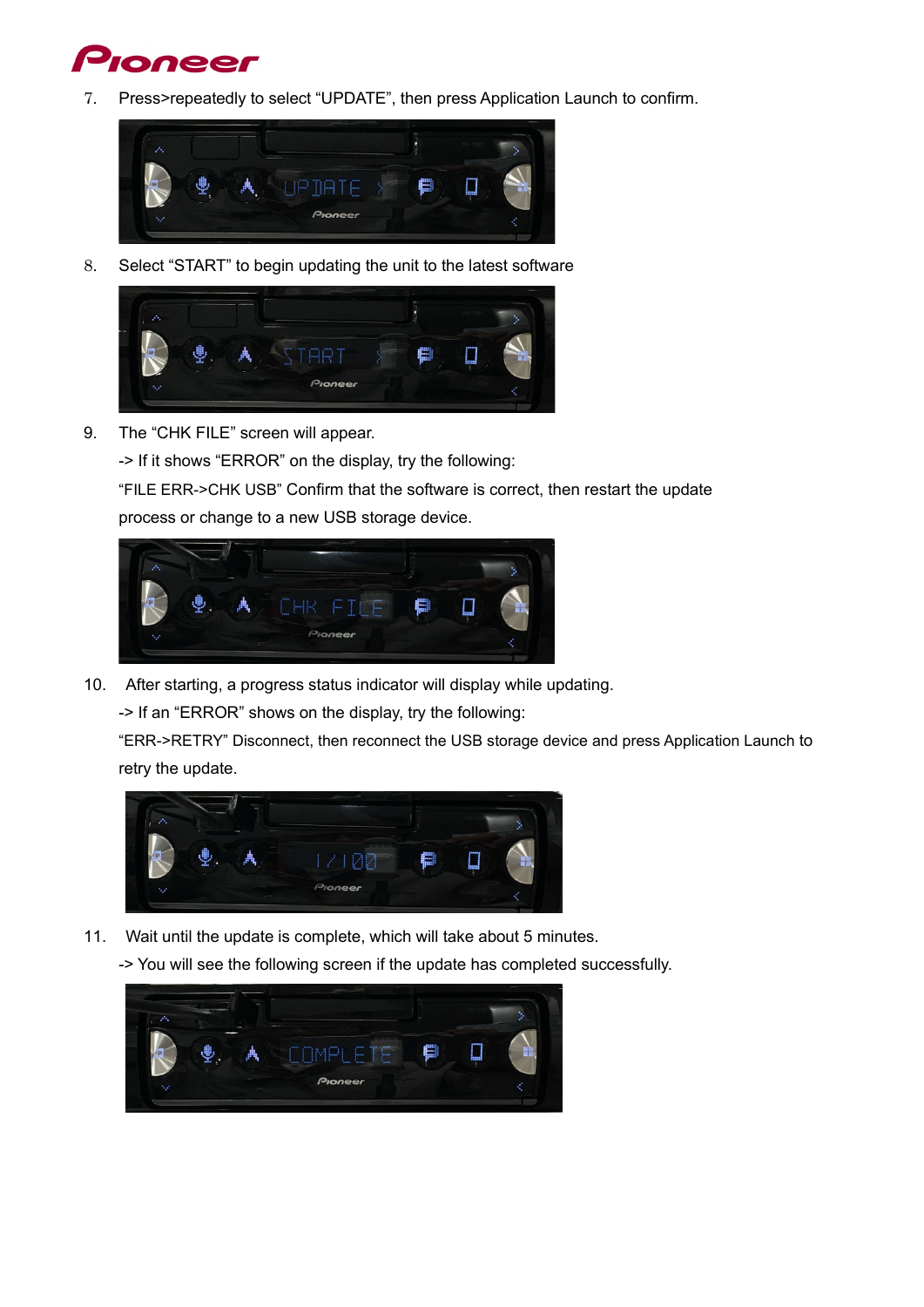

12. The receiver will reboot after the update is finished. Do not touch anything even when the screen is blacked out. After it has finished rebooting, the screen will return to Source OFF.



13. The firmware update is now complete. Your Pioneer Smartphone Receiver is now ready for use.

## **Verify that the firmware has been updated**

Perform the same procedure for "Displaying the firmware version" to check that the firmware has been updated.

#### **Procedure:**

- 1. Start the vehicle engine (in an open, well-ventilated area).
- 2. If AV Source is on, press and hold SOURCE(MUSIC)/OFF to set the unit Source OFF
- 3. If Pioneer Smart Sync is connected, disconnect.



4. Press and hold Application Launch to display the "Initial" menu, then press to confirm.



5. Press> repeatedly to select "UPDATE, then press Application Launch to confirm.



6. Select the "S/W VER" to confirm the system info.